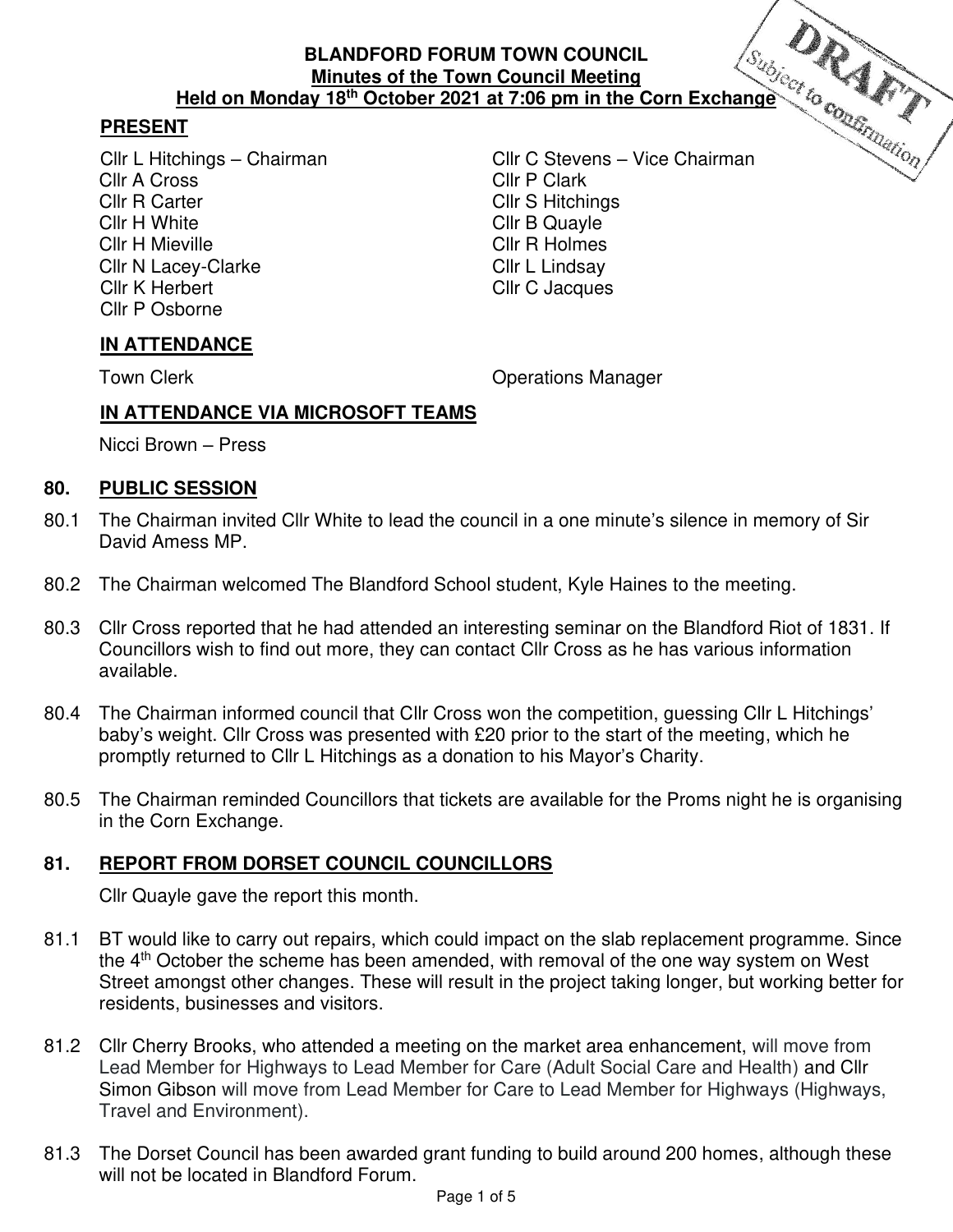### **81. REPORT FROM DORSET COUNCIL COUNCILLORS (cont)**

- 81.4 Katie Charles has been appointed as the headteacher at the new school which is part of the Dorset Centre of Excellence project which is taking shape on the former St Mary's School site in Shaftesbury. The site is in its development phase with facilities being created to improve the lives of Dorset children with SEND, and to reduce future costs.
- 81.5 Servicing work will close the A35, which may affect residents during 1-5 November with the roundabout at Bere Regis being closed for maintenance.
- 81.6 The Dorset Council has been awarded the Green Flag for six of its sites.
- 81.7 On 11<sup>th</sup> October 140m of gas works are taking place from Blandford towards Charlton Marshall, which is expected to last three weeks.
- 81.8 The trailway has been used for the laying of fibre broadband by Wessex Internet.
- 81.9 The Rangers intend on introducing a pathway to the Milldown to make it more accessible for users.
- 81.10 The Dorset Council has carried out some work at Downside Close, which was raised by Cllr Cross.
- 7:23pm Cllr Holmes left the meeting due to a personal emergency.
- 81.11 Cllrs Quayle and Lacey-Clarke have reported the insurance issue at the Blandford Group Practice to the CQC to investigate the matter further. Cllr Mieville asked about the procedures in place at the surgery to avoid this happening again, which Cllrs Quayle and Lacey-Clarke responded to and Cllr White reminded members that the practice is run as a private business.

### **82. APOLOGIES**

Cllr J Stayt

### **83. TO RECEIVE ANY DECLARATIONS OF INTEREST AND REQUESTS FOR DISPENSATIONS**

Cllrs Lacey-Clarke and Quayle declared an interest in the Community Governance agenda item as they will also be required to vote on the matter at Dorset Council level.

#### **84. MINUTES OF THE:**

#### 84.1 Special Town Council Co-option Meeting held on 27<sup>th</sup> September 2021

 It was PROPOSED by Cllr Lindsay, SECONDED by Cllr Mieville and AGREED (12 in favour, 1 abstention, 1 non-vote) that the Minutes be APPROVED and SIGNED.

#### 84.2 Town Council Meeting held on 27th September 2021

It was PROPOSED by Cllr Quayle, SECONDED by Cllr White and AGREED (13 in favour, 1 abstention) that the Minutes be APPROVED and SIGNED.

#### **85. TOWN CLERK'S REPORT & CORRESPONDENCE**

The paper was noted (see Appendix A).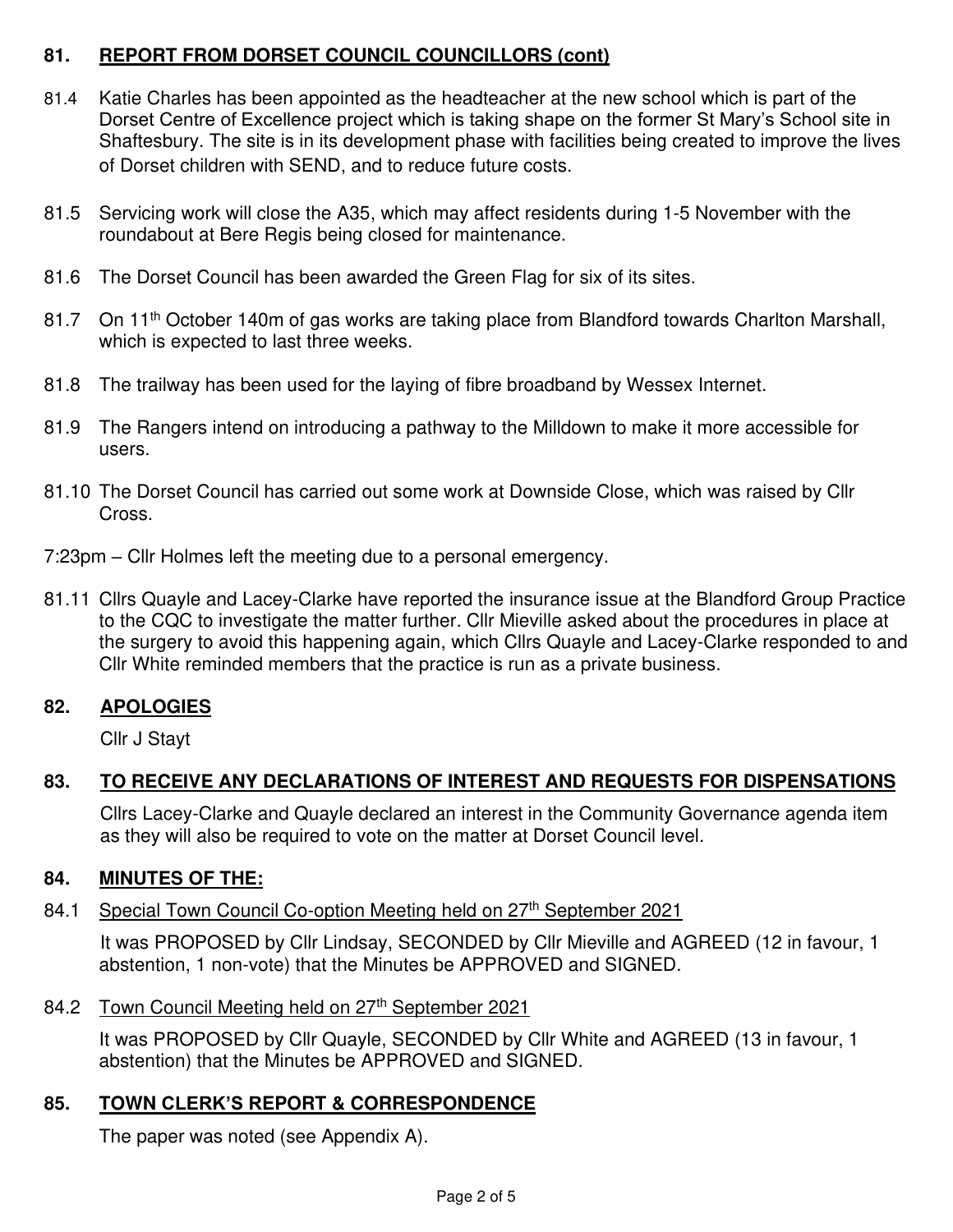### **85. TOWN CLERK'S REPORT & CORRESPONDENCE (cont)**

- 85.1 Thank You A Thank You letter has been received from Buckingham Palace for the sympathy card sent by the Town Council on the death of The Duke of Edinburgh. The letter read: The Queen has asked me to thank you for your thoughtful message of sympathy, sent on the death of Her Majesty*'*s beloved husband The Duke of Edinburgh. The Queen has been touched by the messages she has received and is most grateful for your kind words.
- 85.2 ESET Renewal Licenses Nine licenses were renewed for a period of three years for £345.78 (seven for staff laptops, one server and one for the CCTV server).
- 85.3 IOSH Training The Town Clerk, Operations Manager and the Grounds & Property Supervisor have all attended IOSH training sessions in the last fortnight on Leading Safely and Managing Safely. These are essential health and safety courses to ensure we are receiving refresher training and keeping up to date with legislation and case law.
- 85.4 Register of Interests The Town Clerk has set up the email addresses for all Councillors on the Dorset Council website, so Councillors are able to log on and register their interests. This will be managed online from now on and the deadline for Councillors to complete the process is 31<sup>st</sup> October 2021.
- 85.5 Old Bath House The Town Clerk has written to the owners of the Old Bank House, and now the Old Bath House too, for permission to locate the schools' trees in the Old Bath House during the festive period as part of the church's Christmas tree trail. They have agreed to the request and council staff will provide access to the schools/church.
- 85.6 Newsletter The newsletter for Remembrance and Christmas events has been sent to the printers and will be delivered by the Royal Mail at the beginning of November. It also refers to dog waste, the calendar for 2022 and grant applications.
- 85.7 Skate Park Funding The Dorset Council invited clerks to apply for government funding via DC with projects that were ready to go. The Town Clerk sent details of the skate park project at £31,892.15, which was due to start at the time of submission, and we have now heard that it was approved and an invoice has been sent to DC for payment.
- 85.8 Company Acquisitions Ellis Whittam has become Worknest and G3 has become Prime & Modern Limited. We have been assured that the service we are accustomed to will continue.
- 85.9 Presentation to School The Town Clerk gave a presentation to Year 12 students at The Blandford School on Thursday, giving an introduction to the Town Council, its governance, services and facilities. The last slide covered the Youth Advisor role and a student has come along this evening to see how it works.
- 85.10 FILCA The Society of Local Council Clerks introduced a new qualification on 11<sup>th</sup> October entitled 'Financial Introduction to Local Council Administration'. It is a Level 2, online sector specific learning tool to support new Responsible Financial Officers (RFO's) in England (or officers who have a financial element to their job role). The Town Clerk completed the five modules of the course on Friday and the Chairman noted his congratulations.
- 85.11 New Flags Two new replacement flags have been ordered in time for Remembrance Union Flag and St George's Cross – to be flown from the Town Hall.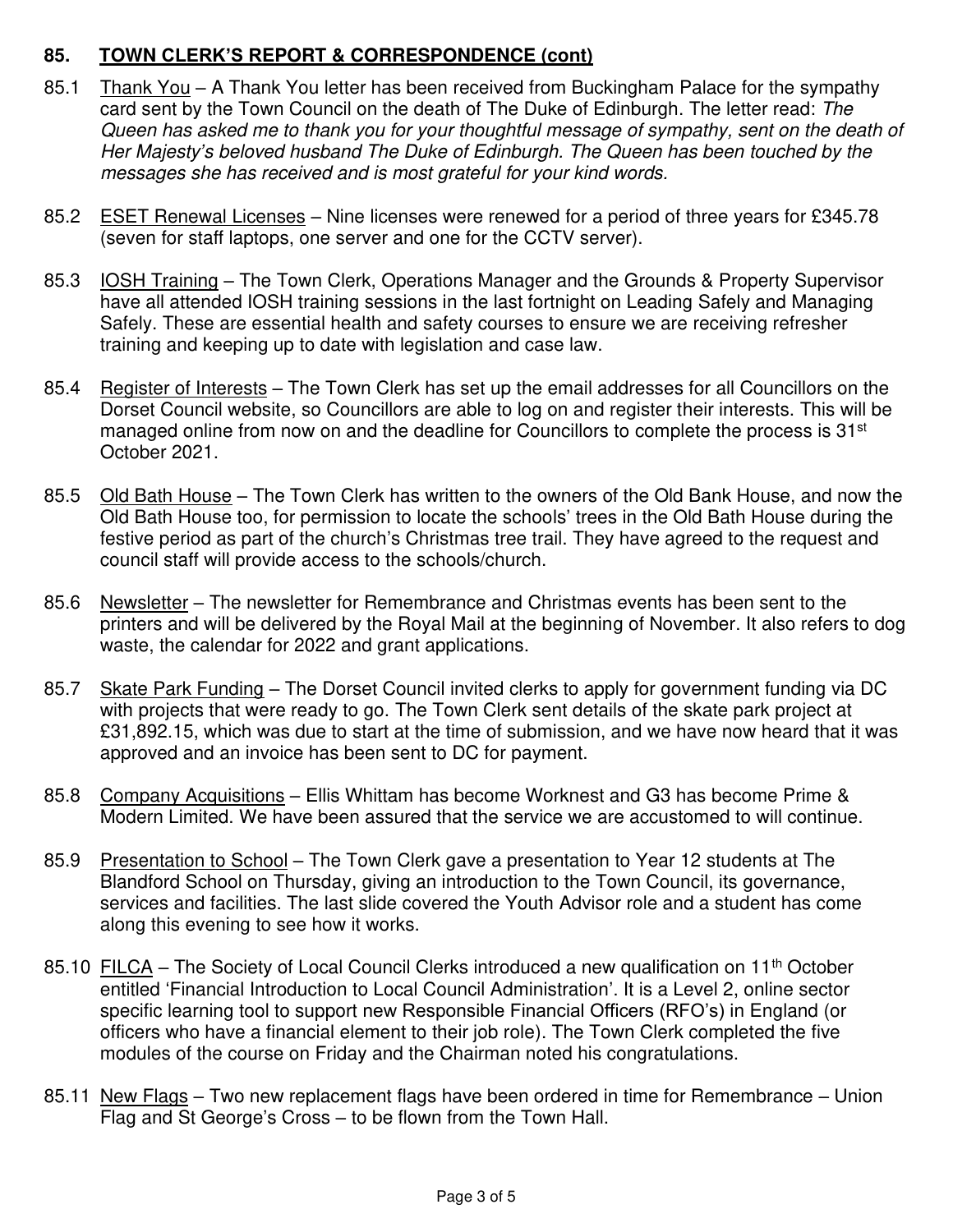## **85. TOWN CLERK'S REPORT & CORRESPONDENCE (cont)**

- 85.12 Toilets/TIC A meeting was held between the Town Clerk and the developer about the development at West Street/Marsh & Ham car park. It is suggested that the council holds a discussion meeting to clarify what they would like to see and the need for the facilities. This will be arranged once the position with the Dorset Council is confirmed.
- 85.13 Remembrance The civic protocol has been updated and distributed to Councillors for information.

### **86. CIVIC REPORT**

The paper was sent to Councillors via email (Appendix B).

#### **87. RECOMMENDATIONS AND RECEIPT OF MINUTES**

- 87.1 Town & General Purposes Committee Meeting held on Monday 11<sup>th</sup> October 2021
- 87.1.1 The Minutes were RECEIVED.

### **88. TO RECEIVE THE APPROVED EXTERNAL AUDITOR'S REPORT FOR 2020/21**

The paper was noted (see Appendix C).

Cllr White commended the Town Clerk and her team on achieving a clear external audit, with no recommendations, and achieving the FILCA.

It was PROPOSED by Cllr Carter, SECONDED by Cllr Cross and AGREED unanimously that

**The Town Council receives and notes the External Auditor's report for the 2020/21 financial year.** 

**ACTION: TOWN CLERK** 

#### **89. TO CONSIDER RESPONDING TO THE DORSET COUNCIL CONSULTATION ON THE RIGHTS OF WAY IMPROVEMENT PLAN 2022-2032**

The paper was noted (see Appendix D).

The Town Council noted the consultation and will respond as individuals due to the nature of the questions and the Town Clerk was asked to resend the link to all councillors.

**ACTION: TOWN CLERK** 

#### **90. TO RECEIVE FEEDBACK FROM BREAKTHROUGH COMMUNICATIONS ON THE TOWN COUNCIL'S SOCIAL MEDIA CHANNELS**

Councillors noted the report (see Appendix E)**.** 

**ACTION: TOWN CLERK** 

### **91. TO CONSIDER RESOLUTIONS FROM DAPTC FOR THE ANNUAL GENERAL MEETING (AWAITING RECEIPT OF THE RESOLUTIONS)**

The motions have not yet been received and this item has therefore been deferred to a future meeting.

#### **ACTION: TOWN CLERK**

Post Meeting Note: The DAPTC has confirmed that the motions will be distributed later this week.